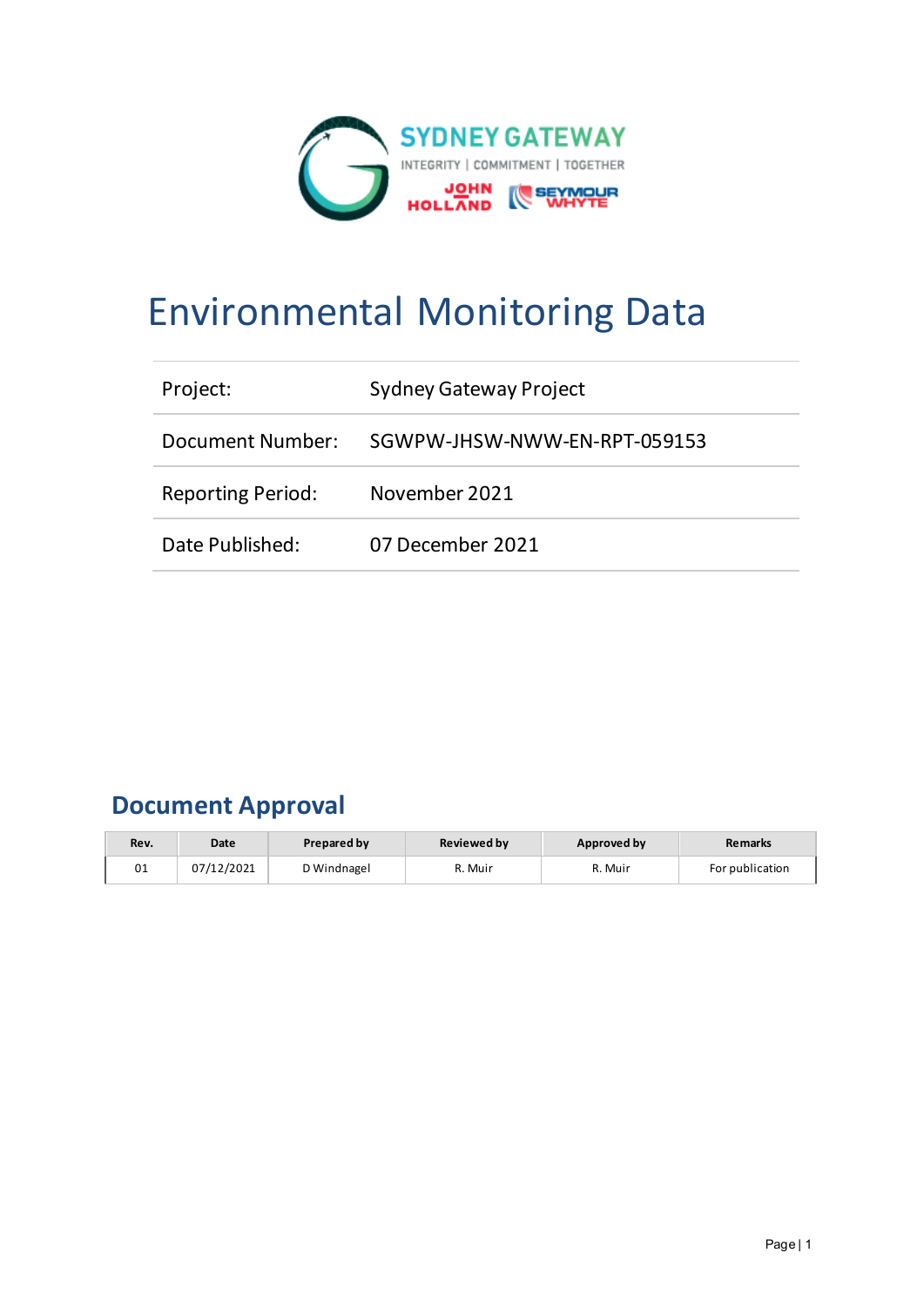

### **Project Summary**

The Sydney Gateway Road Project ('the Project') is a new direct high-capacity road connection linking the Sydney motorway network at St Peters interchange, where the M4 and M8 motorways meet, with Sydney Airport's domestic and international terminals and the Port Botany Precinct. John Holland Seymour Whyte have been contracted by Transport for New South Wales to design and construct the works for the Sydney Gateway Road Project. Figure 1 provides an overview of the Project.



**Figure 1: Project Overview**

#### **Environmental Protection Licence and Reporting Requirements**

John Holland Pty Ltd obtained the Environment Protection Licence (EPL No. 21524) from the NSW Environment Protection Authority for the Project on behalf of the John Holland Seymour (JHSW) Joint Venture. The licence is for construction works relating Scheduled Activities as defined under Schedule 1 of the *Protection of the Environment Operations Act*, 1997 (POEO Act).

The licence describes monitoring and reporting requirements for the Works. The following report details environmental monitoring undertaken during this reporting month conducted in accordance with the EPL.

The EPL can be found by following the link below to the EPA's website: ViewPOEOLicence.aspx [\(nsw.gov.au\)](https://app.epa.nsw.gov.au/prpoeoapp/ViewPOEOLicence.aspx?DOCID=223210&SYSUID=1&LICID=21524)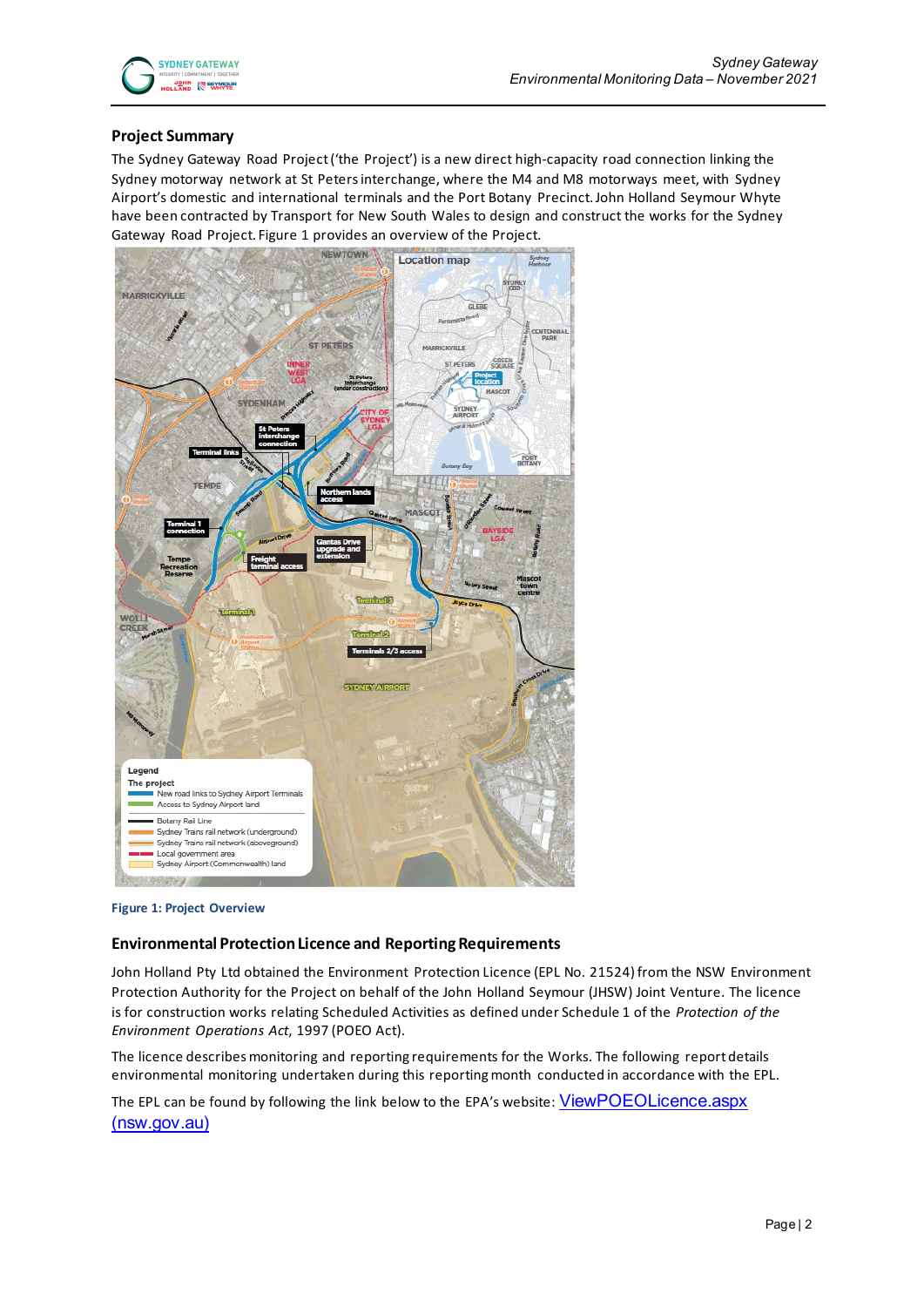#### **Noise and Vibration Monitoring**

Noise and vibration monitoring was undertaken during this reporting period. Table 1 contains the vibration monitoring results, and Table 2 contains the noise monitoring results.

Vibration monitoring results were recorded below the adopted structural damage criteria and therefore are considered compliant with the EPL. Further training will be provided to site teams to ensure that monitors are switched off before moving to reduce the number of false positives recorded.

LEaq 15min readings collected during November were recorded above the predicted level. In all circumstances, elevated LEaq readings can be attributed to local traffic passing the monitoring point. Construction noise was noted as being below the predicted noise level in all instances and it was therefore concluded that traffic was the dominant noise source, not construction activities. All noise readings collected in November are therefore considered to be compliant with the project EPL.

#### **Discharge Water Quality Monitoring**

No water was discharged from the premised area during the November 2021 reporting period. Water treatment plants are yet to be commissioned. Discharge monitoring data is displayed in Table 3.

#### **Landfill Gas and Gas Accumulation Monitoring**

Landfill gas and gas accumulation monitoring was undertaken during the November 2021 monitoring period. Results are summarised in Table 4 below.

Methane was recorded below the adopted criteria in all monitoring wells outside the bentonite cut-off wall. Sample locations GW9A and GW14 recorded methane levels consistent with historic results, both GW9A and GW14 are located within the landfill.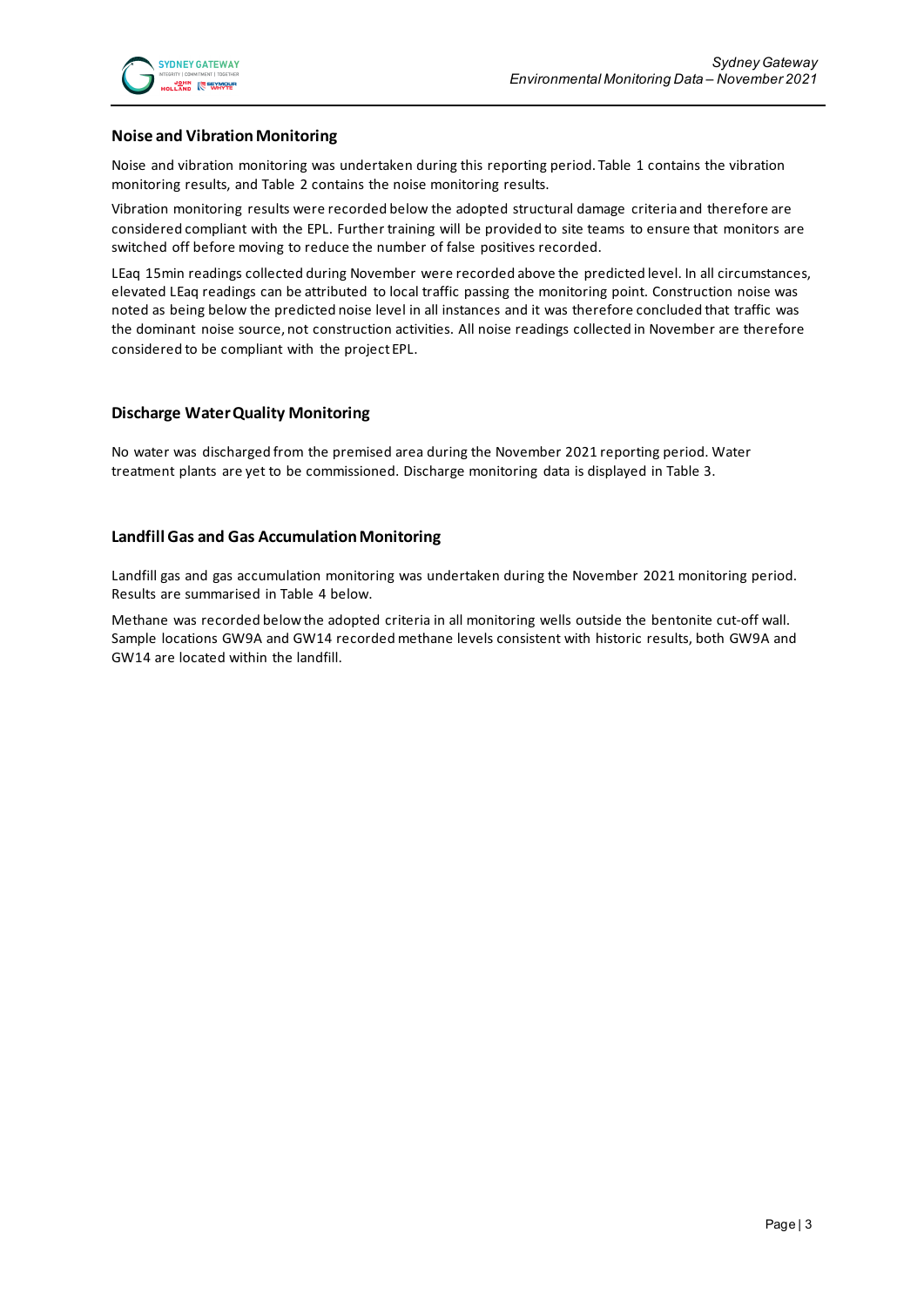

## Table 1: Vibration Monitoring Data.

| <b>Monitoring location</b>      | <b>Monitoring</b><br>Date | Attended or<br><b>Continuous</b><br><b>Monitoring</b> | <b>Measured VDV</b><br>(m/s <sup>1.75</sup> ) | <b>VDV Target</b><br>(m/s <sup>1.75</sup> ) | <b>VDV</b><br>Compliant | <b>Measured</b><br>PPV (mm/s) | <b>PPV Target</b><br>(mm/s) | <b>PPV</b><br>Compliant |
|---------------------------------|---------------------------|-------------------------------------------------------|-----------------------------------------------|---------------------------------------------|-------------------------|-------------------------------|-----------------------------|-------------------------|
| Desal Pipeline (sheet piling)   | 01/11/21                  | Continuous                                            | N/A                                           | N/A                                         | N/A                     | 2.61                          | 20                          | Yes                     |
| Desal Pipeline (ATL)            | $02/11/21 -$<br>05/11/21  | Continuous                                            | N/A                                           | N/A                                         | N/A                     | 3.18                          | 20                          | Yes                     |
| Desal Pipeline (Bentonite wall) | $16/11/21 -$<br>17/11/21  | Continuous                                            | N/A                                           | N/A                                         | N/A                     | 45.03                         | 20                          | Yes <sup>1</sup>        |
| Desal Pipeline (sheet piling)   | 17/11/21                  | Continuous                                            | N/A                                           | N/A                                         | N/A                     | 23.47                         | 20                          | Yes <sup>2</sup>        |
| Desal Pipeline (sheet piling)   | 22/11/21                  | Continuous                                            | N/A                                           | N/A                                         | N/A                     | 53.33                         | 20                          | Yes <sup>3</sup>        |
| Desal Pipeline (Bentonite wall) | $18/11/21 -$<br>19/11/21  | Continuous                                            | N/A                                           | N/A                                         | N/A                     | 18.87                         | 20                          | Yes                     |
| Desal Pipeline (Bentonite wall) | $23/11/21 -$<br>24/11/21  | Continuous                                            | N/A                                           | N/A                                         | N/A                     | 2.47                          | 20                          | Yes                     |
| Desal Pipeline (Bentonite wall) | 30/11/21                  | Continuous                                            | N/A                                           | N/A                                         | N/A                     | 0.67                          | 20                          | Yes                     |

- 1. Exceedance from setting up monitor, not from works. Maximum of 1.39mm/s recorded during works which is below the structural vibration limit adopted for the Desal pipeline
- 2. Monitor not turned off before moving to new location. Max recording from works 10.67mm/s which is below the structural vibration limit adopted for the Desal pipeline
- 3. Monitor not turned off before moving monitor. Max reading from works 12.73mm/s which is below the structural vibration limit adopted for the Desal pipeline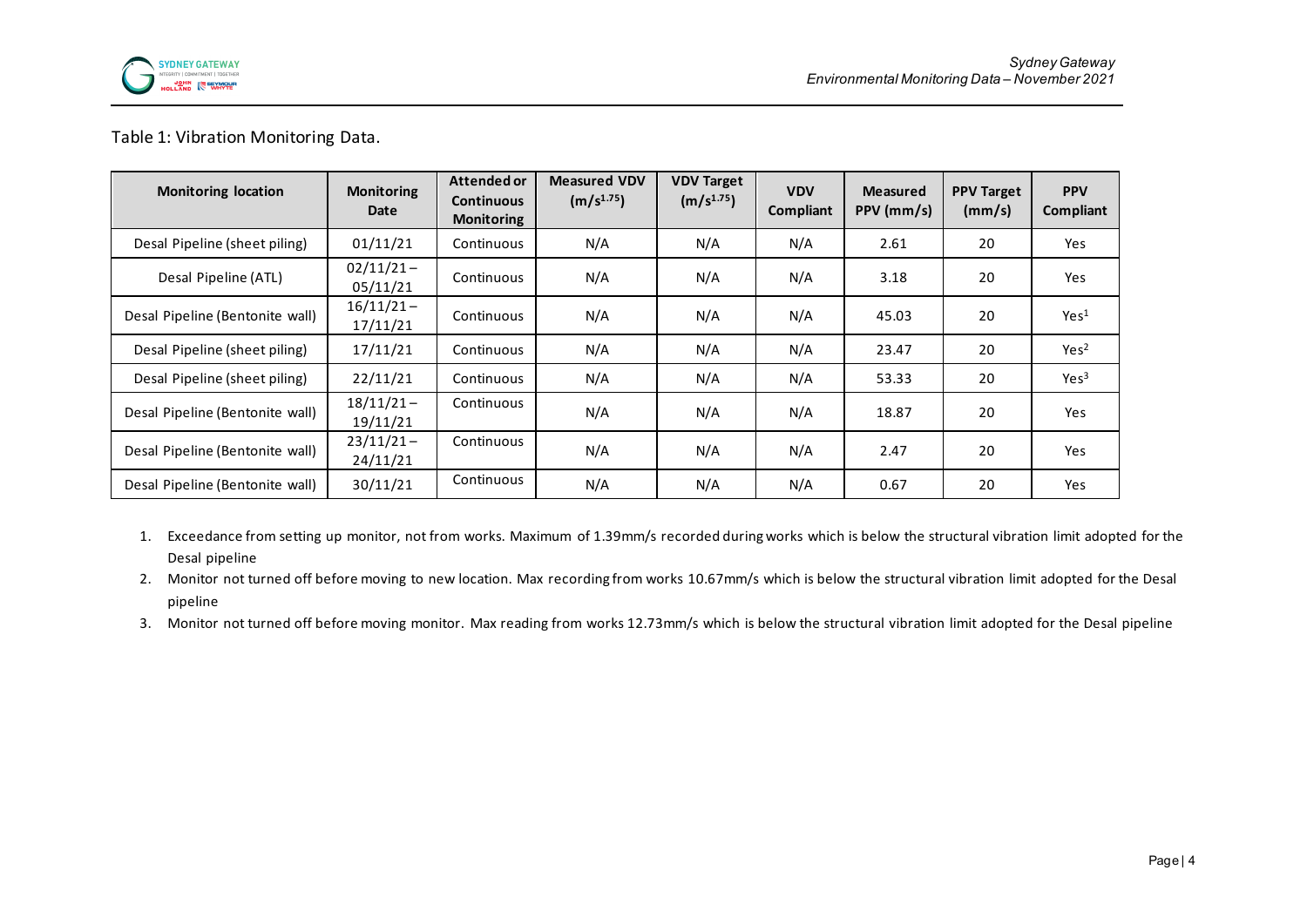

# Table 2: Noise Monitoring Data

| <b>Monitoring Location (Noise-</b> | <b>Monitoring</b> | Attended or       | Parameter  | <b>Measured</b> | Goals /        | <b>Comments</b>                       |
|------------------------------------|-------------------|-------------------|------------|-----------------|----------------|---------------------------------------|
| <b>Catchment Area, Street,</b>     | Date              | <b>Continuous</b> |            | Value           | <b>Targets</b> |                                       |
| Suburb)                            |                   | <b>Monitoring</b> |            | dB(A)           | dB(A)          |                                       |
| NCA 03, 3 Hart Street, Tempe       | 01/11/2021        | Attended          | LEag 15min | 55.2            | 52             | SG Works Compliant - Traffic dominant |
|                                    |                   |                   |            |                 |                | noise source                          |
| NCA 03, 3 Hart Street, Tempe       | 02/11/2021        | Attended          | LEag 15min | 57.9            | 52             | SG Works Compliant - Traffic dominant |
|                                    |                   |                   |            |                 |                | noise source                          |
| NCA 06, 260 Coward Street,         | 08/11/2021        | Attended          | LEag 15min | 60.0            | 59             | SG Works Compliant - Traffic dominant |
| Mascot                             |                   |                   |            |                 |                | noise source                          |
| NCA 06, 260 Coward Street,         | 09/11/2021        | Attended          | LEag 15min | 59.9            | 59             | SG Works Compliant - Traffic dominant |
| Mascot                             |                   |                   |            |                 |                | noise source                          |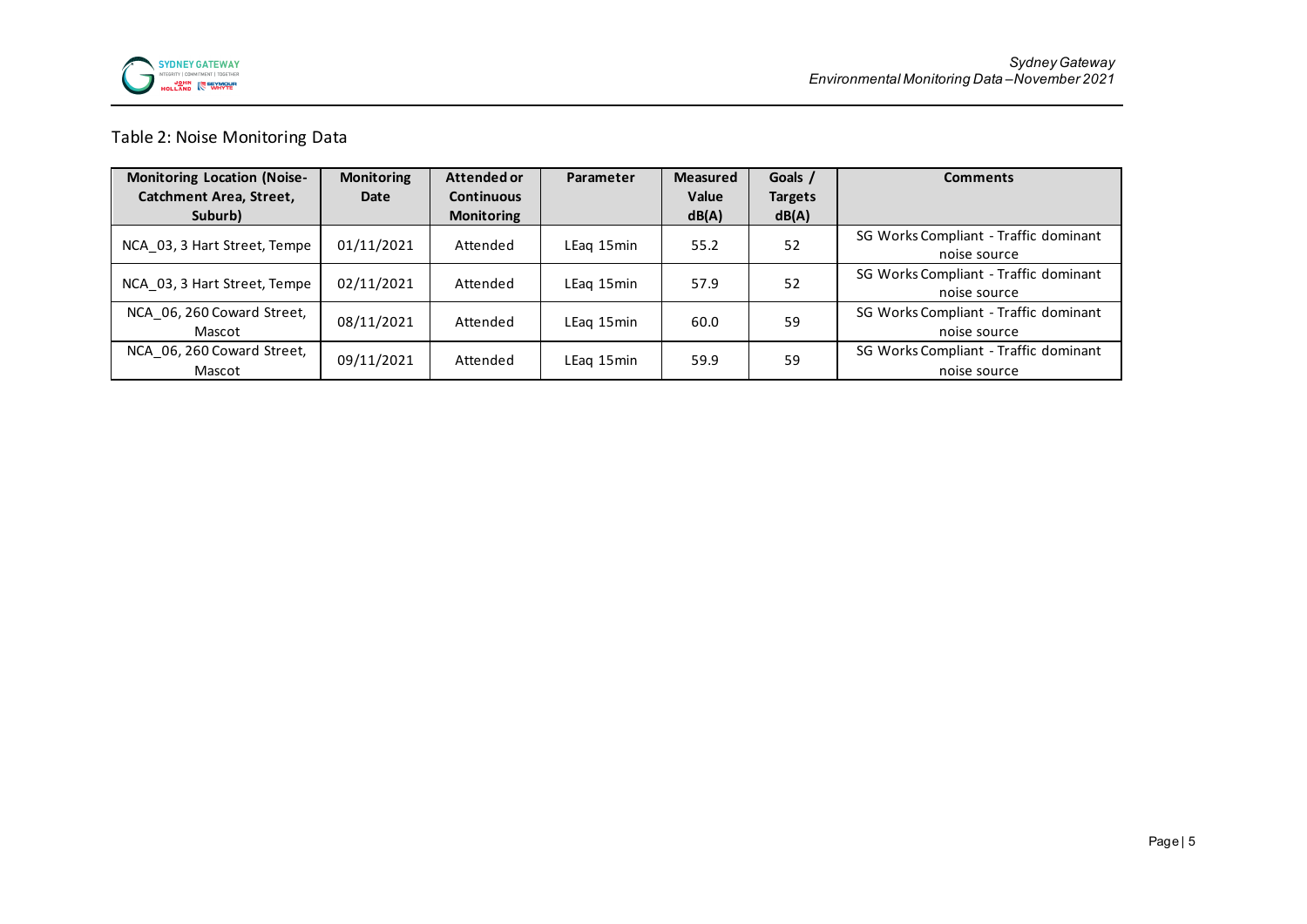

Table 3: Discharge Monitoring Data

No discharge occurred, no data to display.